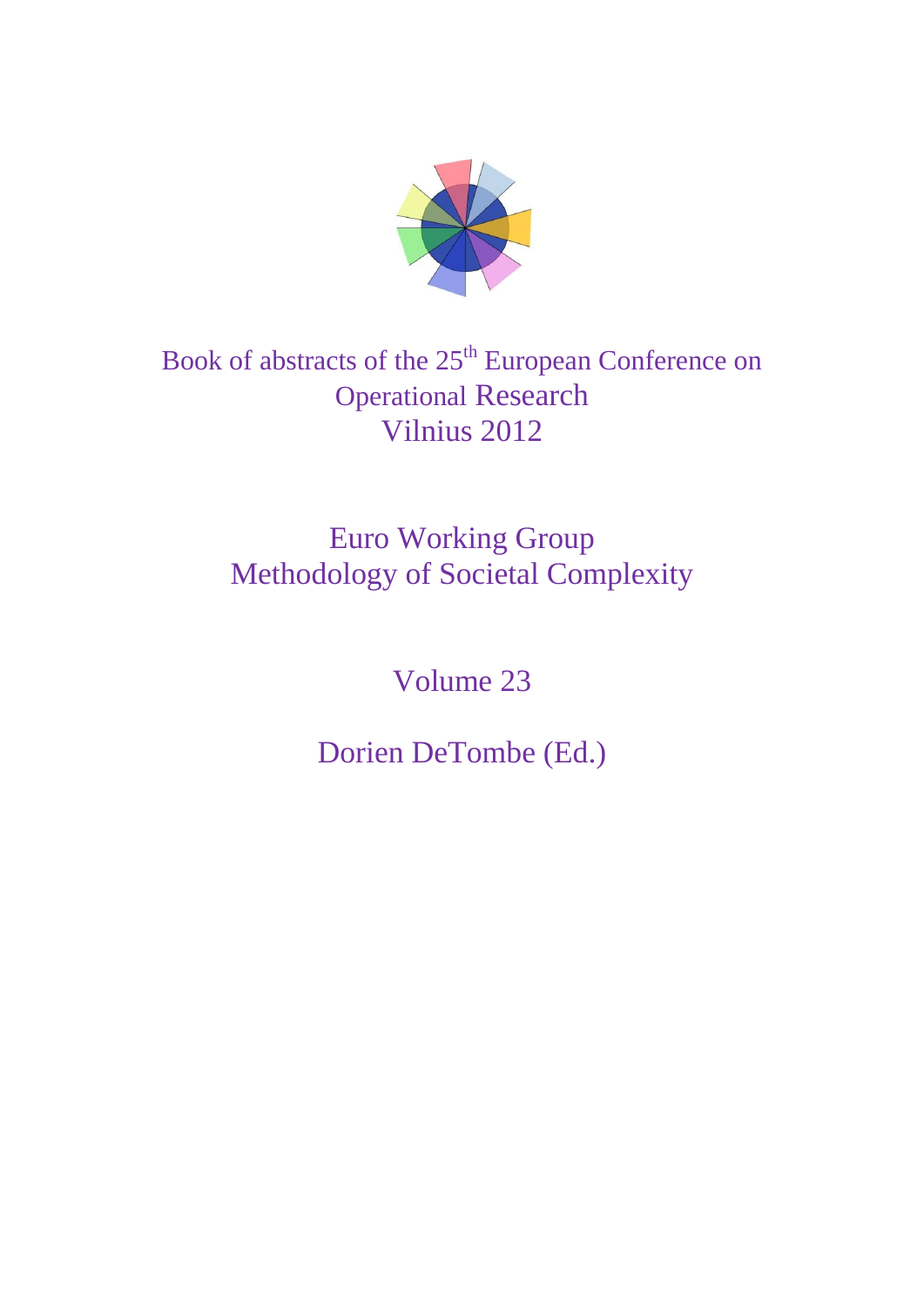

Book of abstracts of the 25<sup>th</sup> European Conference on Operational Research Vilnius 2012 Euro Working Group Methodology of Societal Complexity Volume 23

Dorien DeTombe (Editor) Greenhill & Waterfront, Dorien J. DeTombe Publisher: Greenhill & Waterfront, Europe, The Netherlands, Amsterdam; UK, Guilford; North-America: Canada Montreal [greenhillwaterfront@hotmail.com](mailto:greenhillwaterfront@hotmail.com) ISBN /EAN 978-90-77171-38-7

Version 001, 22 pages, June 2012 Nur 916 Language English 10 Euro

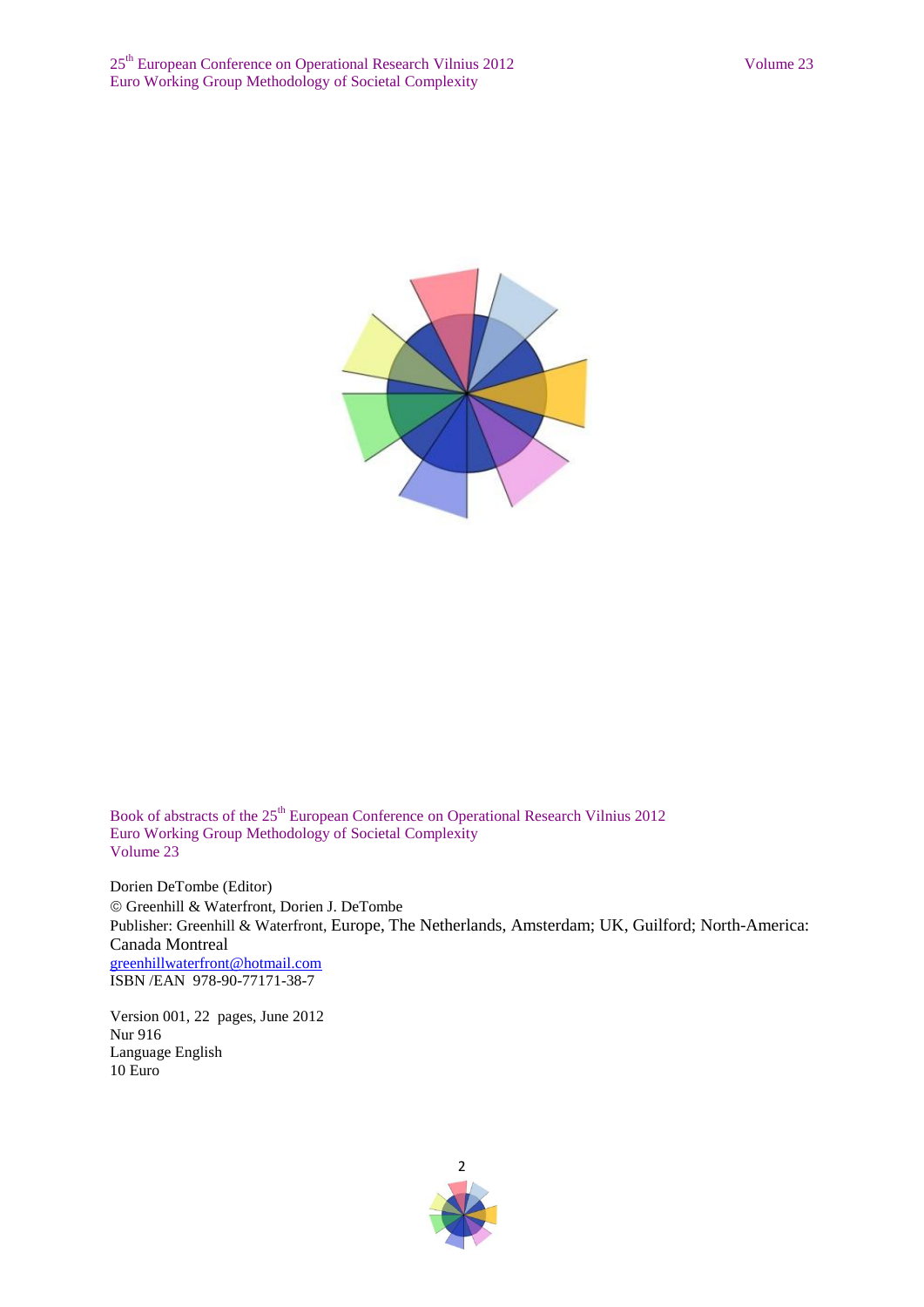# Euro Working Group Methodology of Societal Complexity

<http://www.complexitycourse.org/EuroMSC.html> [http://www.euro-2012.lt](http://www.euro-2012.lt/)

#### Chair:

Prof. Dr. Dorien DeTombe International Research Society on Methodology of Societal Complexity Euro Working Group on Methodology of Societal Complexity P.O. Box. 3286, 1001 AB Amsterdam, The Netherlands, Europe Tel: +31 20 6927526 E-Mail: [DeTombe@nosmo.nl](mailto:DeTombe@nosmo.nl) http:/[/www.complexitycourse.org/doriendetombe.html](http://www.complexitycourse.org/doriendetombe.html)

#### [The subject of Methodology Societal Complexity](http://www.complexitycourse.org/EuroMSC.html)

Methodology of Handling Complex Societal Issues focuses on methods and tools for analyzing, structuring, guiding and evaluating complex societal problems.

Complex societal problems are often policy problems that can occur in many fields, like in the Agro-industry (Mad-Cow disease, BSE; Foot- and Mouth disease; Fowl Plague), in the transportation sector, in healthcare (Malaria, HIV/Aids, Flu), in Water affairs and in economy (credit crisis). It focuses also on handling local safety problems like large city issues and natural disasters as flood and hurricanes and global safety problems like war, terrorism. Although many of these issues have different causes, they have so much in comment that they can be approached in the same way.

Complex societal problems, as such, are unstructured, dynamical and constantly changing and have a large impact on society on macro, meso and on micro level. Handling complex societal problems needs a special multi-disciplinary approach. The content knowledge comes from content experts. The process knowledge comes from facilitators. The power is in the hand of actors. The attention of the research group is on the methods and tools facilitators need for supporting these kinds of problems. The facilitators use methods specially created for the field of societal problems combined with methods and insights derived from their original field like medicine, law, economics, societal sciences, methodology, mathematics, computer sciences, technology, engineering sciences, chaos theory and operational research combined with content knowledge. Often a combination of methods is needed. In this way the field of societal complexity uses all kind of methods from social sciences and operational research.

The set of lectures focuses on methodology of handling real life complexity with an emphasis on global safety, sustainable development, healthcare and credit crisis.

Keywords: Methodology, Complex Societal Issues, Decisions, Sustainable Development, Global Safety, Healthcare, Economy

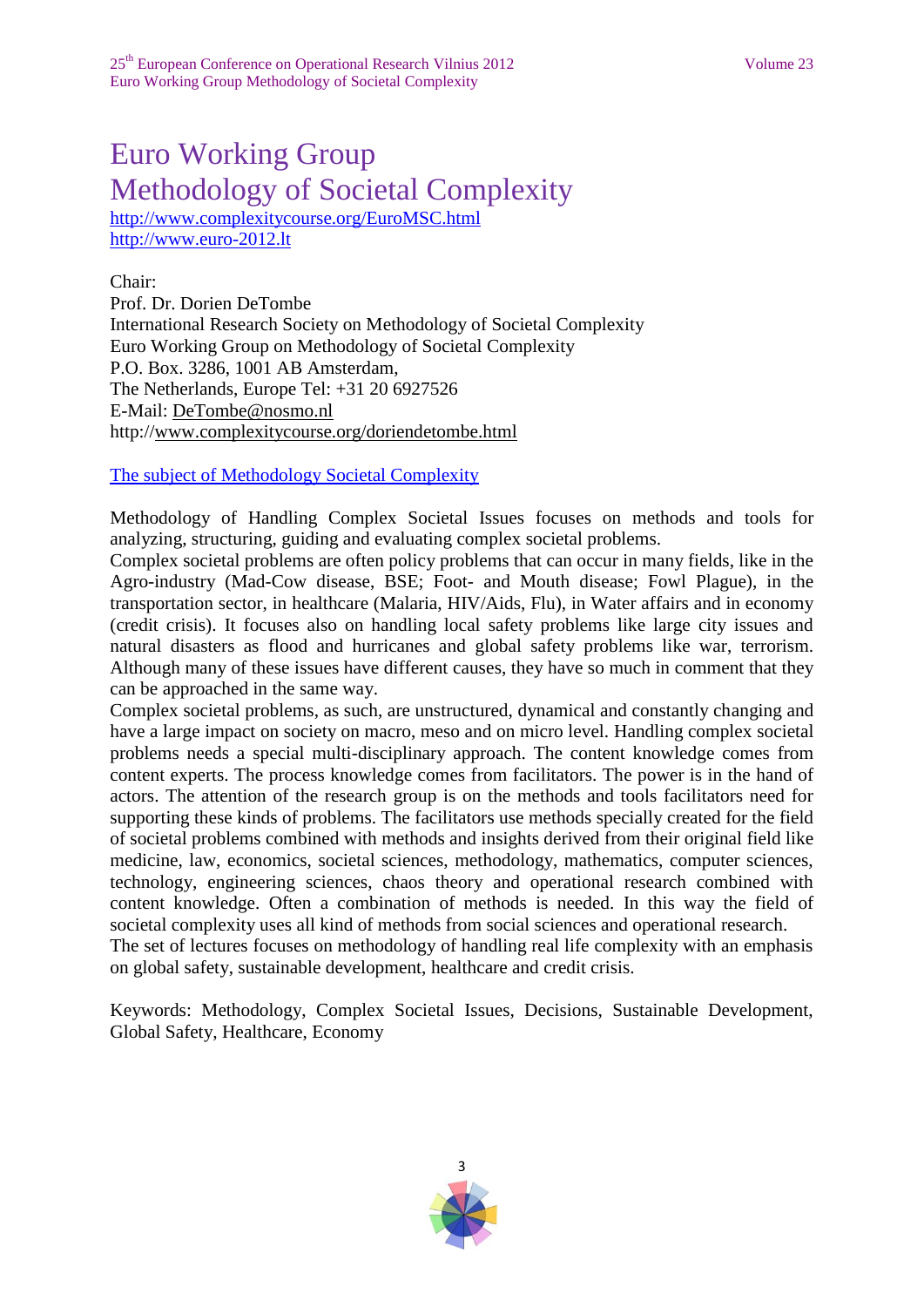

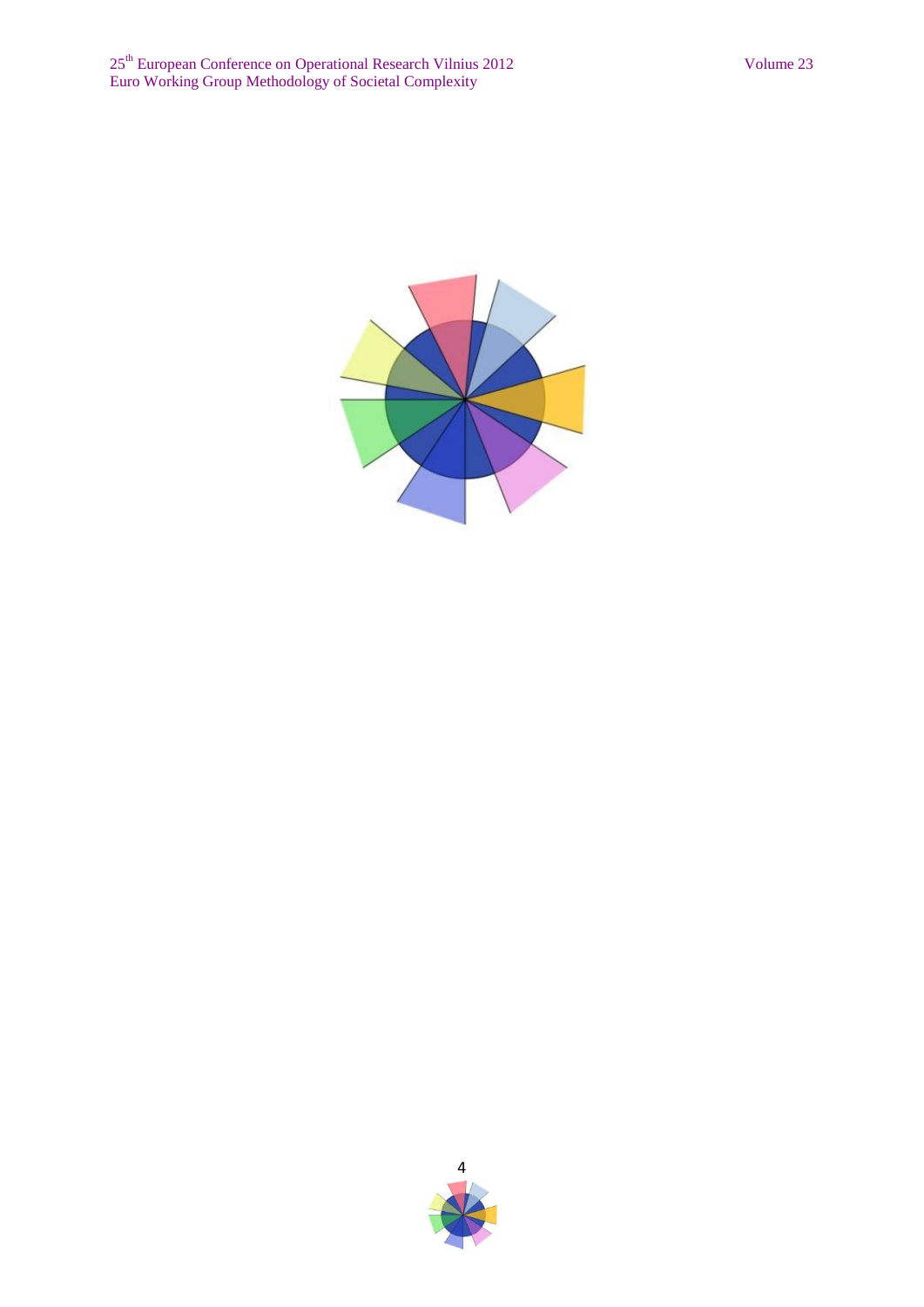**The 25 th European Conference on Operational Research EURO XXV Vilnius July 2012 Euro Working Group Methodology for Complex Problems Chair Dorien DeTombe** 

**Content**

# **I SOCIETAL COMPLEXITY AND HEALTHCARE**

**Chair Prof. Dr. Dorien DeTombe**

**I-1 How To Handle Societal Complexity Prof. Dr. Dorien DeTombe**

**I-2 The Threats to Contemporary Civilization in Small Towns Prof. Dr. Justyna Kobylarczyk**

**I-3 Successful Sustainability by Matching of Environmental, Health, Safety and Social Responsibility Strategy in Project Prof. Dr. Abolfazl Beheshti, Prof. Dr. Amin Padash**

**I-4 A Framework for Asking Questions about The State of The Art: The Methodology of Societal Complexity Prof. Dr. Stephen Taylor**

**II SOCIETAL COMPLEXITY AND SUSTAINABLE DEVELOPMENT**

**Chair Prof. Dr. Stephen Taylor**

**II-1 The Principia Nature 2. Prof. Dr. Timi Ecimovic**, **Sir Prof. Dr. Roger B. Haw, Prof. Dr. Igor Kondrashin, Prof. Dr. Fidel Gutierrez Vivanco, Prof. Dr. Truly Busch, Prof, Dr. Sait Kacapor, Prof. Dr. Jorn Hamann, at all**

**II-2 Sustainability of Agriculture – Only A Dream Considering The World Population Growth? Prof. Dr. Jorn Hamann**

**II-3 Anticipatory Aspects in Behavior of Complex Social, Natural and Technical Systems Prof. Dr. Alexander Makarenko**

**II-4 Critical Systems Practice - A Metamethodology for Problem Situation Managing Prof. Dr. Slavica Petrovic**

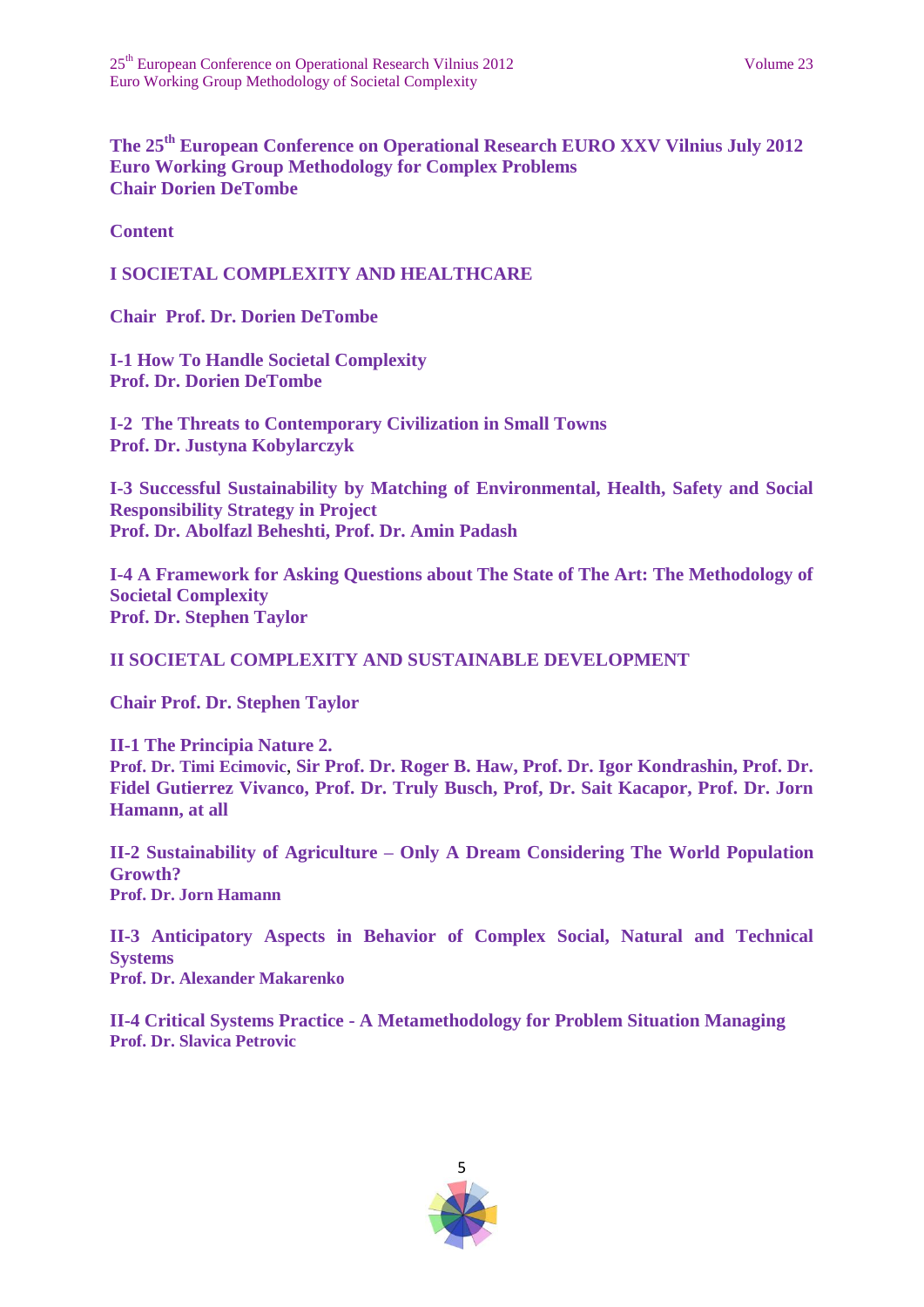# **III SOCIETAL COMPLEXITY AND ECONOMY Chair Prof. Dr. Eizo Kinoshita**

**III-1 Large-Scale Organisational Downsizing and Workers' Health during The Global Crisis of Late 2000s: A Survey in Four EU Countries Dr. Elena Andreeva**, **M Harvey Brenner, Mária Kopp, Töres Theorell, Marcel Goldberg, Ellen Imbernon, Thomas Cox**

**III-2 Globalization or Isolation?—Ricardo's Model Prof. Dr. Eizo Kinoshita**

**III-3 Paradoxes of Complexity, Self Deceiving and Knowledge Mapping Prof. Dr. Marcos Pereira Estellita Lins, Angela Cristina Moreira da Silva**

**III-4 A Suprising Equivalence between Consolation of Philosophy and for Societal Complexity Prof. Dr. Nicolae Bulz**

**IV RECENT ADVANCES OF OR ON SOCIETAL COMPLEXITY Chair Prof. Dr. Marcos Pereira Estellita Lins**

**IV-1 Lima's Water Futures: Combining Qualitative Systems Analysis CIB with Simulation Models Prof. Dr. Hannah Kosow, Dr. Wolfgang Weimer-Jehle, Dr. Manfred Schuetze, Mrs. Aimara Bauer**

**IV-2 An Analysis of the System of Bribery by Using Bayesian Nets Ass. Prof. Dr. Ahmet Ekici, Ass. Prof. Dr. Sule Onsel**

**IV-3 By Revitalization of Ancient Abandoned Cemetries to Societal and Economic Strengthening of Small Sites Prof. Dr. Eva Kralova**

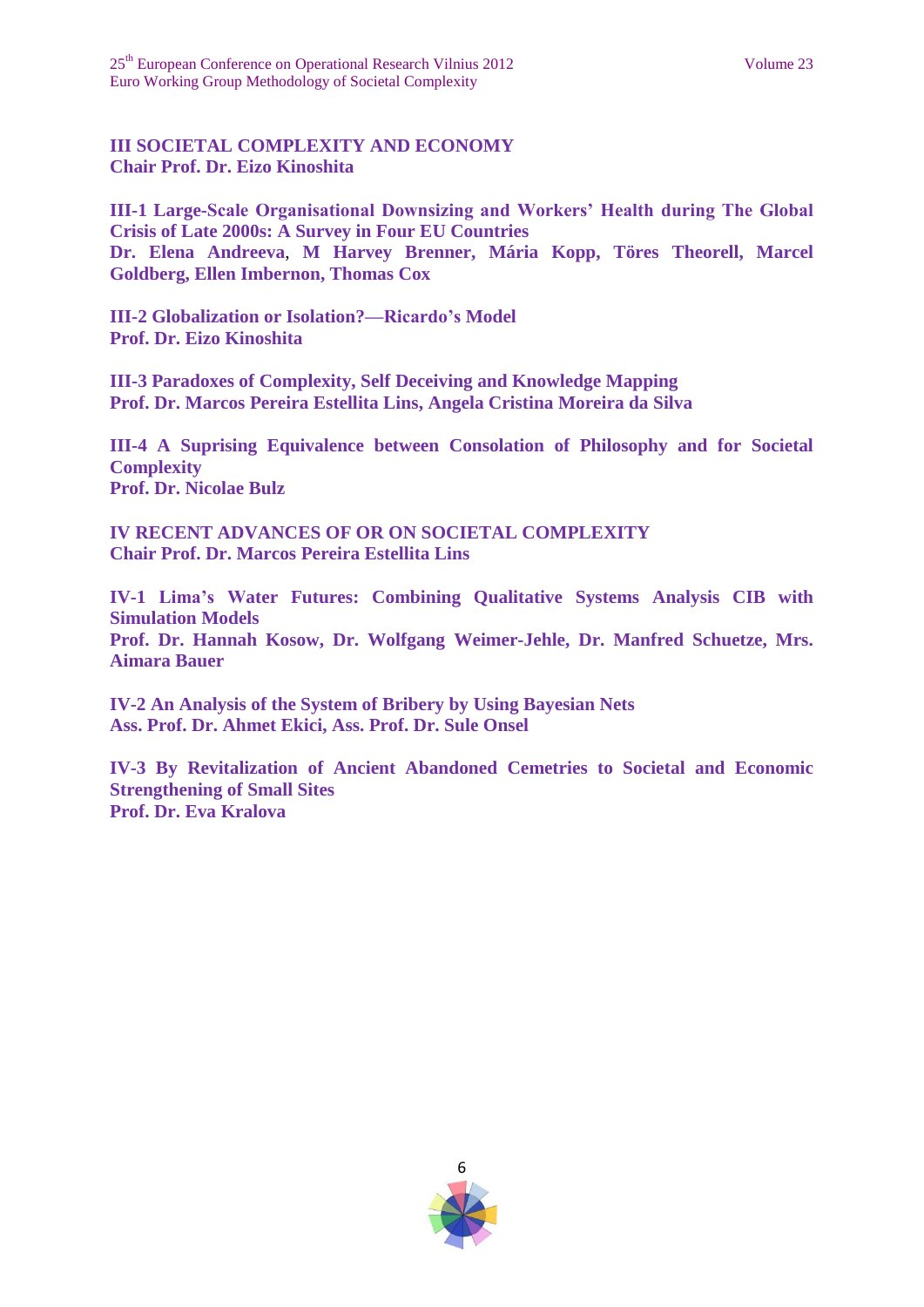# **I SOCIETAL COMPLEXITY AND HEALTHCARE**

#### **Chair Prof. Dr. Dorien DeTombe**

#### **I-1 How To Handle Societal Complexity**

**Prof. Dr. Dorien DeTombe (MSc.Ph.D.)**

Prof. Dr. Dorien DeTombe (MSc.Ph.D.) Chair International Research Society on Methodology of Societal Complexity P.O. Box. 3286, NL-1001 AB Amsterdam, The Netherlands, Europe Tel: +31 20 6927526 [DeTombe@nosmo.nl](mailto:DeTombe@nosmo.nl) [www.complexitycourse.org/doriendetombe.html](http://www.complexitycourse.org/doriendetombe.html)

In the intertwined and global world of today there are many complex societal problems such as the global complex societal problems of climate change and credit crisis, and local complex societal problems like traffic and pollution. Policy makers handle these problems globally or locally depending on the problem. However most policy makers are not educated nor capable or sometimes not willing to handle these problems in the most optimal way in order to come to sustainable changes. To improve this situation, policy makers should be aware of the complexity of the problem and learn how to handle complex societal problems. Therefore they need a good scientific education on academic level. When policy makers are not trained during their academic education they should ask for scientific support on handling complex societal problems or attend special courses for learn how to handle societal complexity. A scientific methodology for handling complex societal problems is developed in the field of Methodology of Societal Complexity: the methodology Compram (complex problem handling method) DeTombe (1994-2011). Applying this methodology leads to a more stable and sustainable changes of complex societal problems.

Keywords: Complex Societal Problems, Compram, Policy Making

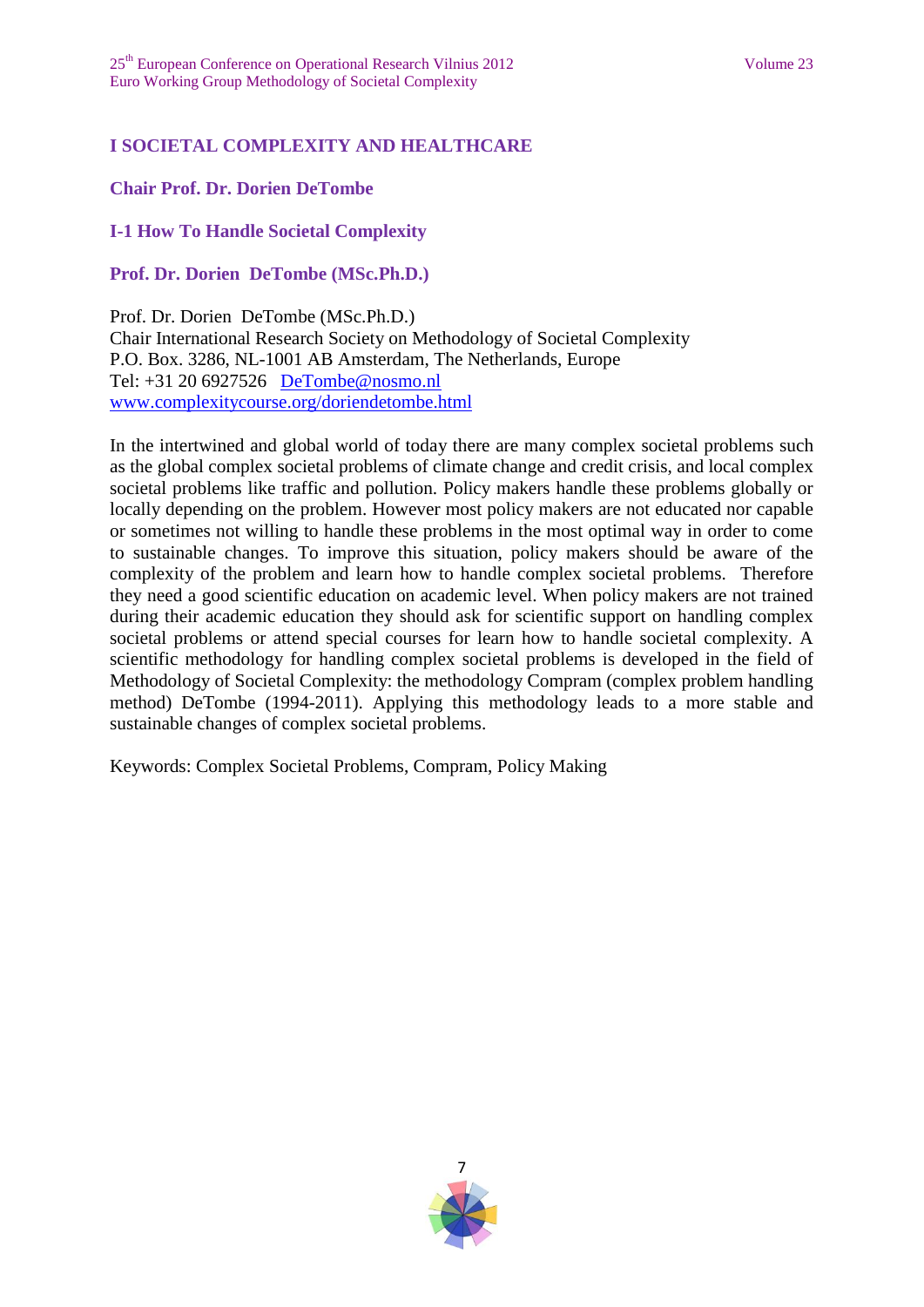# **I-2 The Threats to Contemporary Civilization in Small Towns**

#### **Prof. Dr. Justyna Kobylarczyk**

Prof. Dr. Justyna Kobylarczyk Institute of Urban Planning Chair of Residential Development Faculty of Architecture, Cracow University of Technology [j.kobylarczyk@op.pl](mailto:j.kobylarczyk@op.pl)

The threats of contemporary civilization make it more and more difficult to live in the city. Therefore, sustainable development is becoming a profound need of modern times. The author's environmental research carried out in some small towns of Southeastern Poland (the Province of Podkarpacie) made it possible to enumerate the most important needs of the inhabitants of this region. They influence the creation of a healthy housing environment which is the imperative objective of sustainable development. Among other features, they include safety, quiet and privacy as well as the nearness of nature.

Keywords: Sustainable Development, Cities, Safety

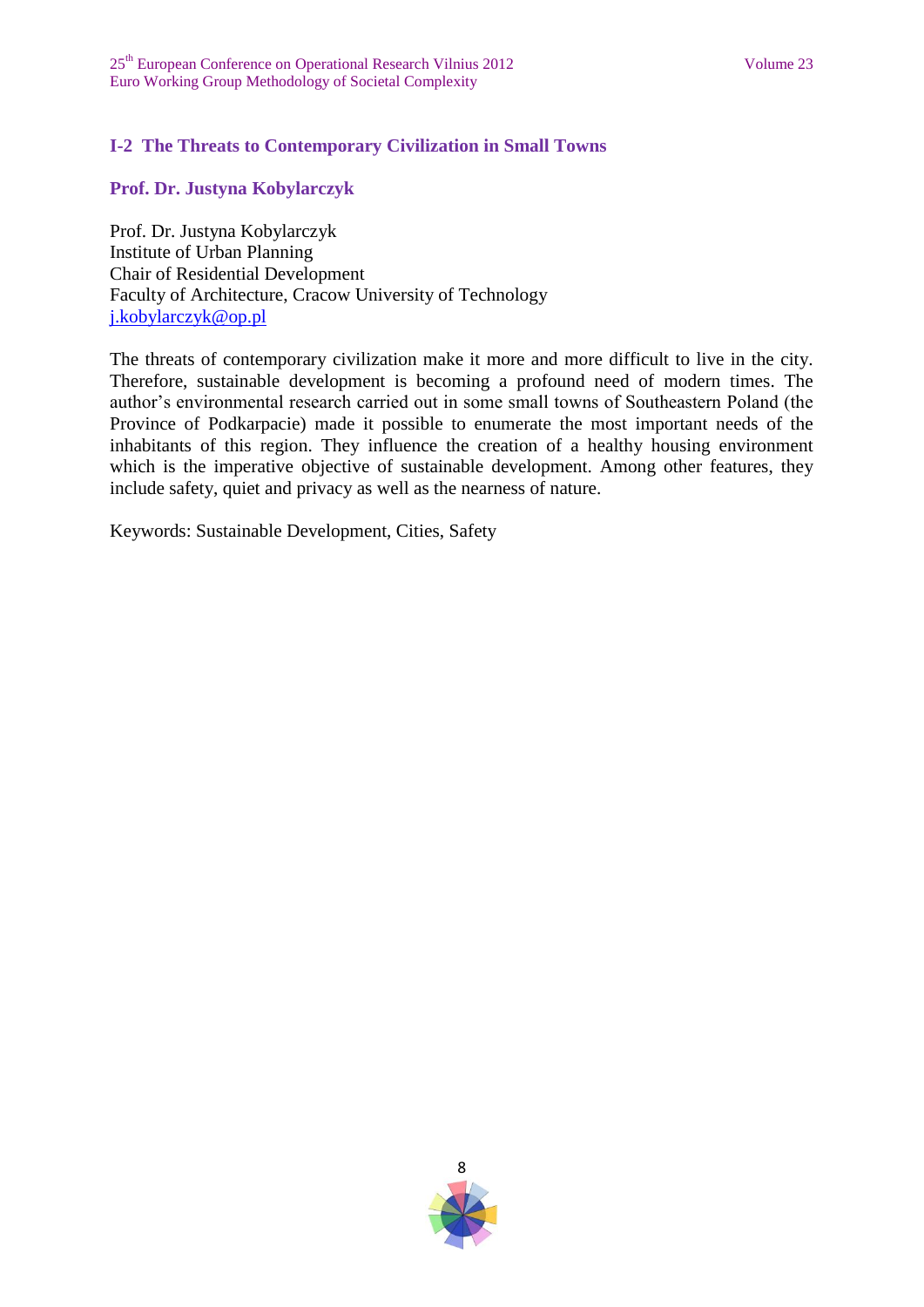# **I-3 Successful Sustainability by Matching of Environmental, Health, Safety and Social Responsibility Strategy in Project**

**Prof. Dr. Abolfazl Beheshti, Prof. Dr. Amin Padash**

Prof. Dr. Abolfazl Beheshti International Relations and Energy Economy Member of "Think Tank "of European Institutions in Brussels [abolfazl\\_behesht@yahoo.com](mailto:abolfazl_behesht@yahoo.com)

Prof. Dr. Amin Padash Member of Department of Environmental Engineering Academic Center for Education, Culture and Research (ACECR) Sharif University Branch, Tehran-Iran Tel/Fax :( 0098) (021)66035177 Mobile: (0098)912300 0586 [Aminpadash@gmail.com](mailto:Aminpadash@gmail.com)

The man is the main pivot in the sustainable development. Possibility, planning, and implementation of any project or plan which include even technical or economical advantage, if there were any disadvantages or if the principles of health, safety and environmental rules were in danger, it is not advisable to be recommended. Thus, the national and international standards are generated (Committee on Environmental Policy, 2006).

Considering the three mentioned subjects and their inevitable relations, in addition to their advantages of implementation, such as reducing the taxes and costs and being timesaver nowadays they health, safety and environment are studied and considered as a united group.

The field of sustainable development can be conceptually broken into three constituent parts: environmental sustainability, economic sustainability and sociopolitical sustainability.

Requirements for health and safety and of environmental and social topics in the world are proof for anyone. If the system does not have an Environmental Health, Safety and Social Responsibility (EHSSR) in place now, it may be required to implement one soon.

Keywords: Sustainable Development, Health, Safety and Environment, Social Responsibility

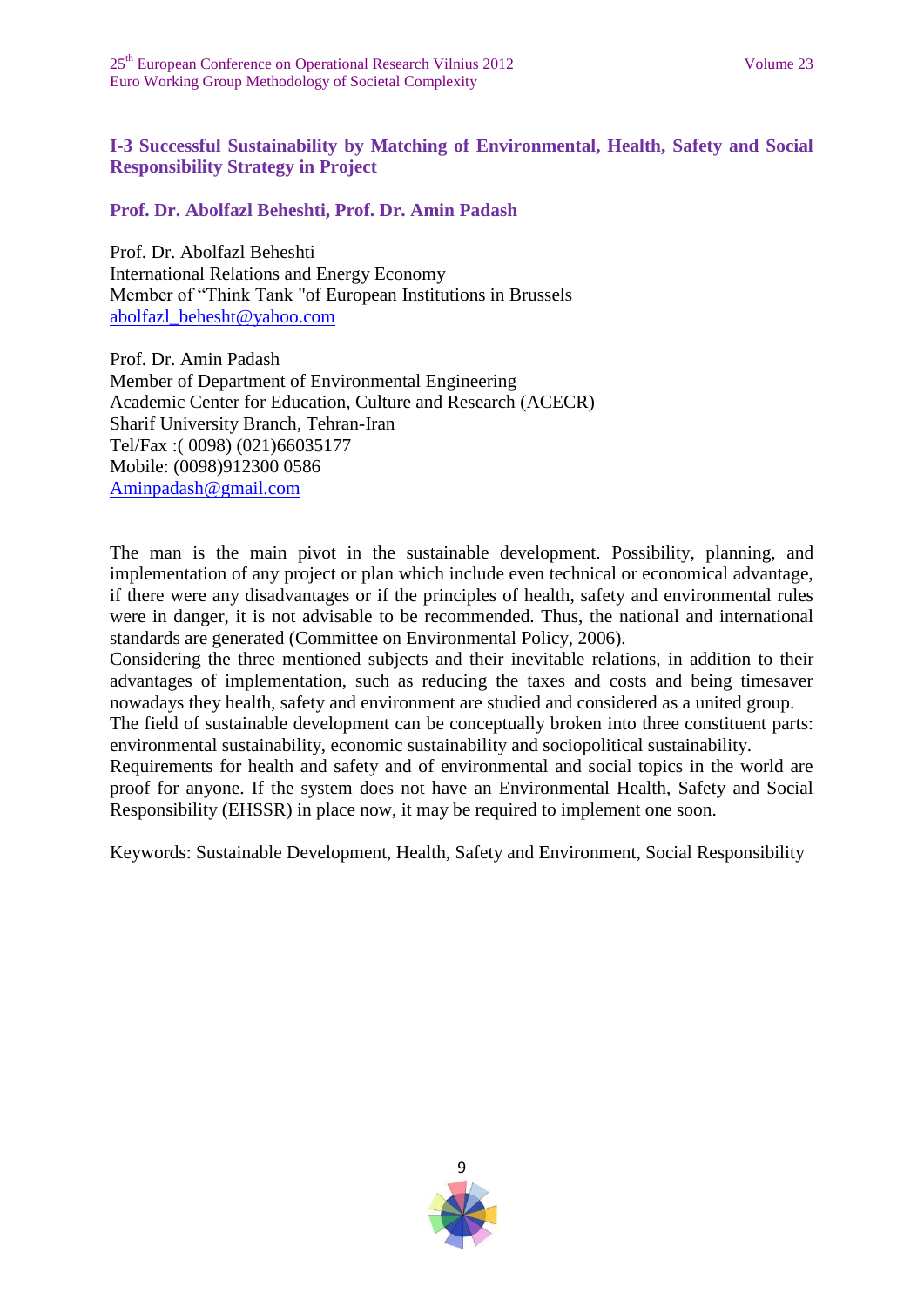# **I-4 A Framework for Asking Questions about The State of The Art: The Methodology of Societal Complexity**

**Prof. Dr. Stephen Taylor**

Prof. Dr. Stephen G. Taylor Biology, Champlain Regional College, 900 Riverside Drive, J4P 3P2, Saint-Lambert, Quebec, Canada, [stevetaylorphd@hotmail.com](mailto:stevetaylorphd@hotmail.com)

Predicting the future of humankind is difficult and complex to say the least. The immediate future always continues the past, but while many scenarios can be developed to provide alternate long-term futures, the dominant theme is change. Mediating change will be the predominant occupation of the leaders of the future, and most of these changes are rooted in complex societal problems. Many examples of this category of problems will have been given in the sessions of this conference under the categories of health and disease, global safety, sustainable environments, and financial stability. The proposed participation is envisioned to assist in the workshop segment, where we will discuss the current state and the future of the study of complex societal problems, through the use of the Compram Method. This session will provide a framework to elicit questions, observations, and suggestions from the presenters and participants from the other sessions of this group. The workshop should then help the leaders of this field to determine a pathway toward the future.

Keywords: Change, Complex Societal Problems, Compram Method

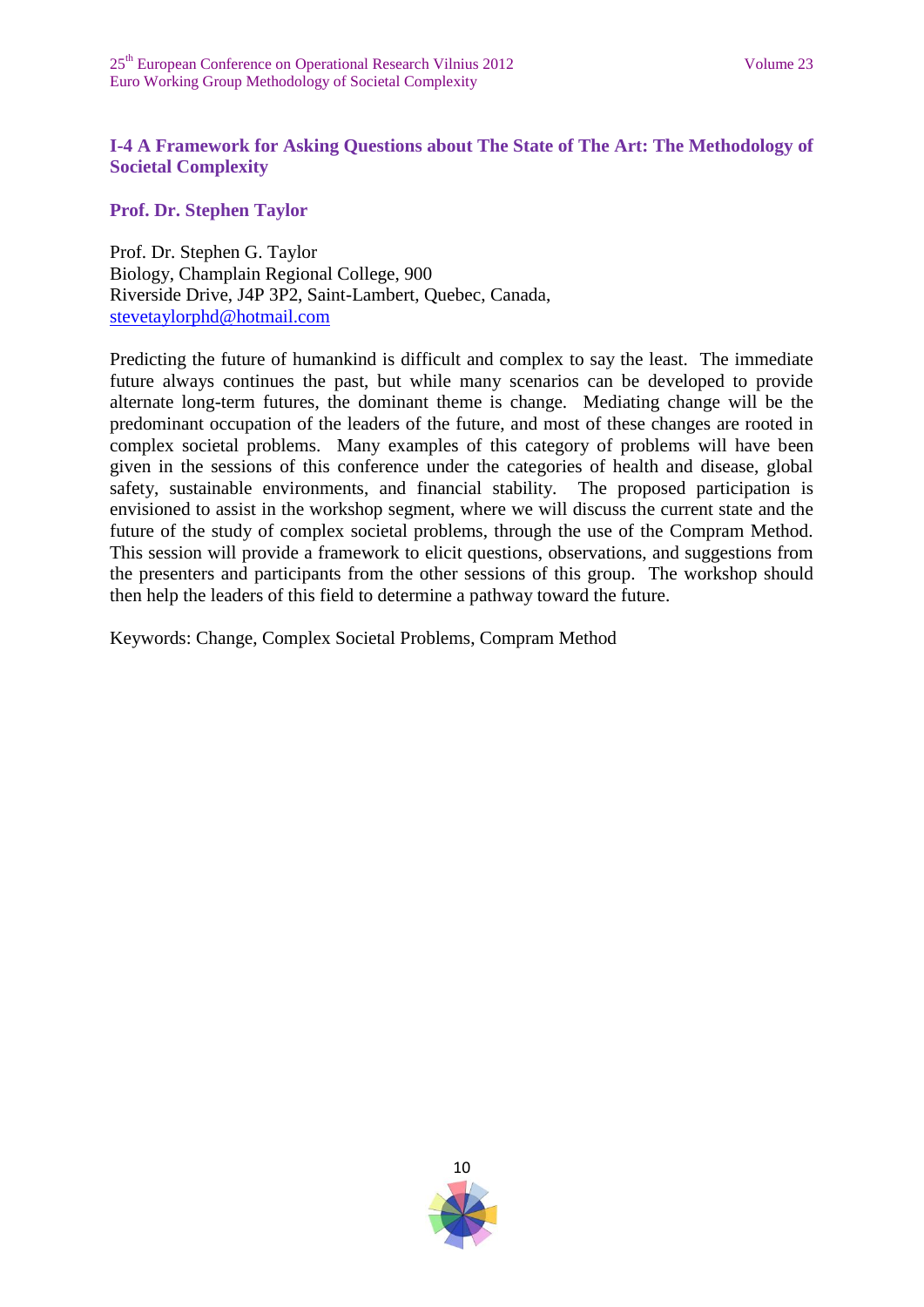#### **II SOCIETAL COMPLEXITY AND SUSTAINABLE DEVELOPMENT**

#### **Chair Prof. Dr. Stephen Taylor**

#### **II-1 The Principia Nature 2**

**Prof. Dr. Timi Ecimovic**, **Sir Prof. Dr. Roger B. Haw, Prof. Dr. Igor Kondrashin, Prof. Dr. Fidel Gutierrez Vivanco, Prof. Dr. Truly Busch, Prof, Dr. Sait Kacapor, Prof. Dr. Jorn Hamann, at all**

Prof. Dr. Timi Ecimovic Head of SEM Institute for Climate Change University Ljubljana and Slovenian Society on Methodology for Complex Solving Problems Triaijkac 25, 1000 Ljublijana, Slovenia Tel: 38 6 61 76 8313 Fax: 38 6 6175 2756

#### [timi.ecimovic@bocosoft.com](mailto:timi.ecimovic@bocosoft.com)

The Principia Nature 2 is about the planet Earth research by using tools of system thinking, operational research, the requisitely holistic approach, global studies, case study, complex problem solving etc. Philosophical and modern sciences approach is offering new perspectives for understanding the present at the planet Earth. It is the second part of "The Principia Nature" and conclusions.

Keywords: Basic Environments, Continuum, Global Studies, Land – Water – Air Environments, Nature, Requisitely Holistic Units, Sustainable Future of Mankind, System Thinking, The Climate Change System, The Planet Earth System, The Star Sun System

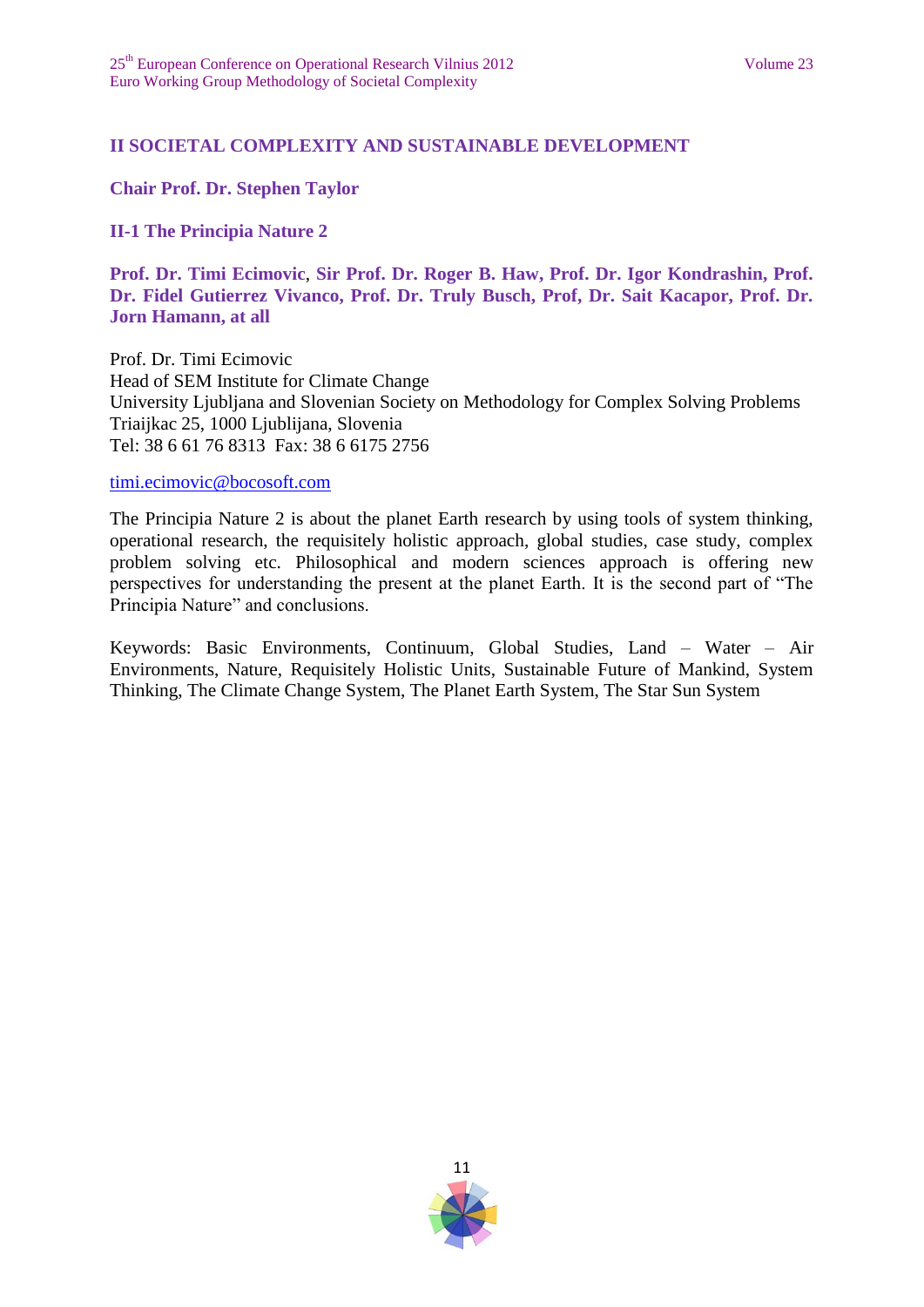# **II-2 Sustainability of Agriculture – Only A Dream Considering The World Population Growth?**

**Prof. Dr. Jorn Hamann**

Prof. Dr. med. vet., Dr. habil. Jörn Hamann, Institute of Food Quality and –Safety, School of Veterinary Medicine Hannover, Germany Platanenring 10, 24119 Kronshagen, Deutschland Tel: xx49-(0)431-5837488 Fax: xx49-(0)413-5901904 [jha911@hamann-kronshagen.de](mailto:jha911@hamann-kronshagen.de)

Sustainability of agriculture tries to meet mankind's needs of the present without compromising the future. CARLOWITZ, as inventor of the term sustainability, stressed that economy, social welfare and mother nature are equal parts. The agricultural sector cornerstone of food security - has to provide food for almost 50 % more people globally by mid-century. Without doubt, this can and will be reached. However, the question is whether it is possible with a sustainable agriculture. In any case, a lot of money must be spent on agricultural innovations in order to reach the goal of sufficient food for all especially without any further impairment of biological systems.

Keywords: Sustainability, Agriculture

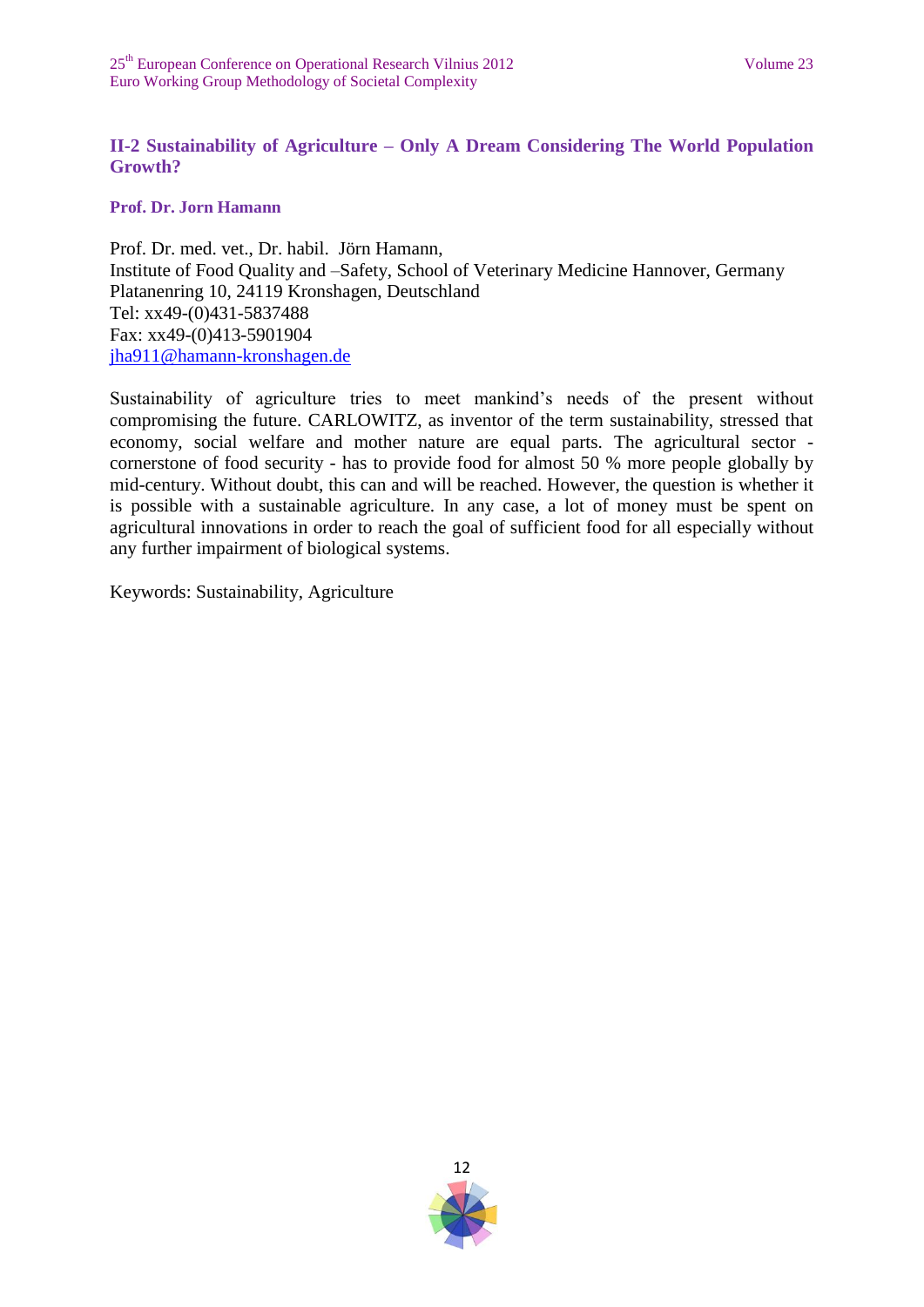# **II-3 Anticipatory Aspects in Behavior of Complex Social, Natural and Technical Systems**

**Prof. Dr. Alexander Makarenko**

Prof. Dr. Alexander Makarenko

Institute for Applied System Analysis

National Technical University of Ukraine (KPI), 37 Pobedy Avenue, 03056, Kyiv- 56, Ukraine

[makalex@i.com.ua](mailto:makalex@i.com.ua)

During the investigations and management of complex social systems many different factors should be accounting. The presentation is devoted to the description of rather new intrinsic aspects complex social objects – namely to the influence of anticipation.

Since the introduction of strong anticipation by D.Dubois and earlier the weak anticipation by R. Rosen the numerous investigations of concrete systems had been proposed. As concentrated (discrete, ordinary differential equations) as distributed (electromagnetic theory equations, cellular automata) systems with anticipation had been considered earlier. Mathematically such objects sometimes frequently have the form of advanced equations. But further development of the theory of anticipatory systems depends on the investigations of new examples of systems with anticipation and their new applications.

So in proposed paper the new examples of distributed and concentrated models with anticipation had been considered.

We propose a list of some properties and manifestations of anticipatory property in different systems and processes:

- 1. Global sustainable development as strongly anticipative processes;
- 2. Regional sustainable development as weak anticipatory processes;
- 3. Origin of scenarios of evolution of complex social systems as the consequences of anticipation manifestation;
- 4. Self-referencing, reflexivity and mentality aspects in anticipation agents;
- 5. Medical manifestation of anticipation including schizophrenia;
- 6. New consciousness models which are based on the anticipatory effects in the brain and artificial intelligence;
- 7. Quantum-mechanical, microphysics, gravitation and anticipatory analogies in the behavior of large complex systems.

Also the examples of anticipatory effects are described for some real systems. It is proposed neural network models, cellular automata for crowd's movement, sportive games, communication and social networks etc.

Keywords: Anticipatory Property; Anticipatory Systems, Complex Multivalued Behavior, Manifestation of Anticipation Property in Applications; Consciousness Model.

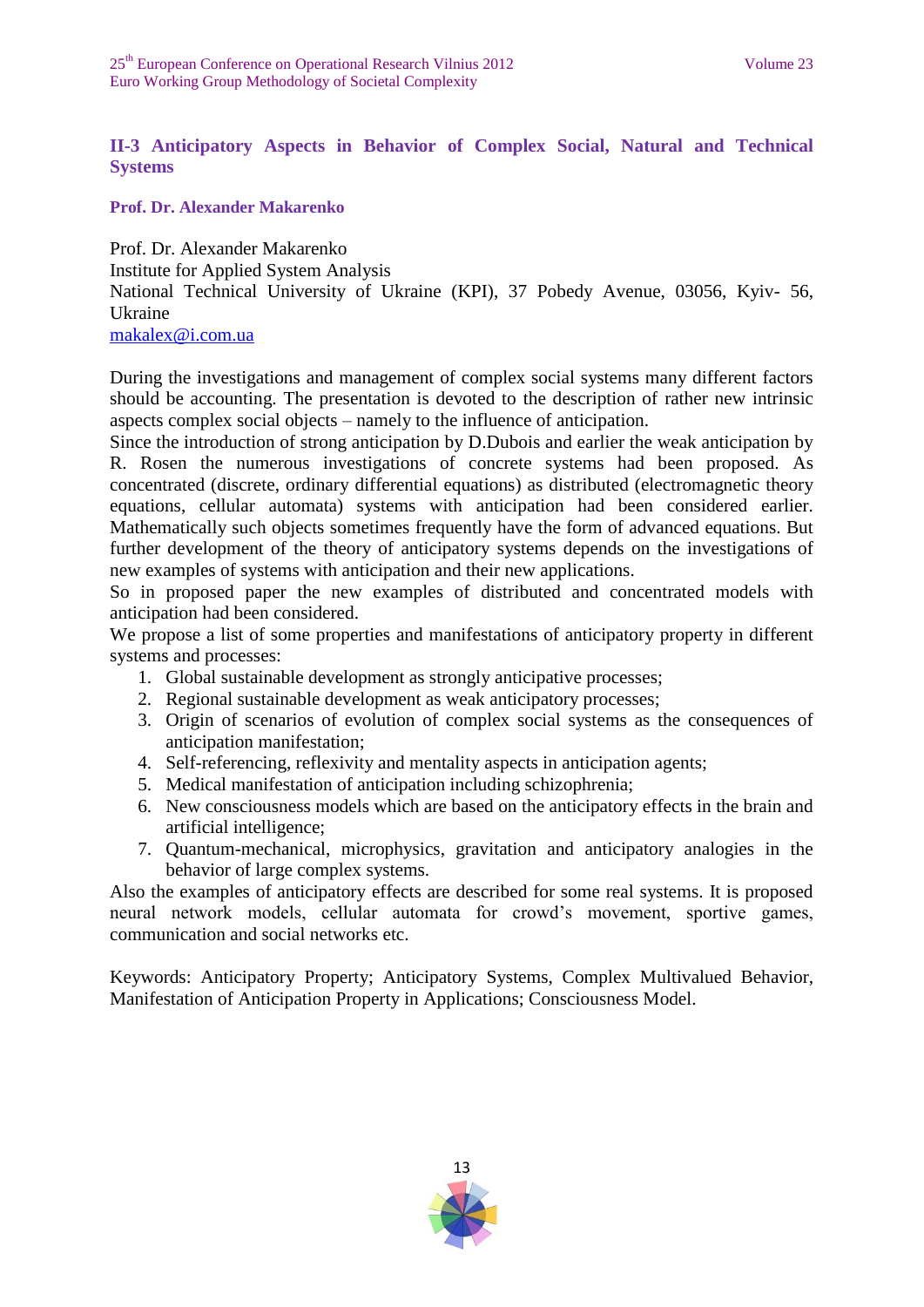# **II-4 Critical Systems Practice - A Metamethodology for Problem Situation Managing**

**Prof. Dr. Slavica Petrovic**

Prof. Dr. Slavica P. Petrovic Faculty of Economics University of Kragujevac D. Pucara 3, 34 000 Kragujevac, Serbia [pslavica@kg.ac.rs](mailto:pslavica@kg.ac.rs)

Critical Systems Practice (CSP), as a metamethodology, is based on critical systems thinking. CSP consists of four phases: *creativity* (to identify key dimensions of the problem situation), *choice* (to select a suitable systems methodology/ies, methods for tackling the problem situation), *implementation* (to make and implement proposals for change) and *reflection* (to assess the intervention and learn about the problem situation as well as the methodology/ies, methods employed). Through paradigm diversity protection, CSP seeks to provide creative and holistic knowledge for managing complex organizational and societal problems.

Keywords: Critical Systems Practice (CSP)

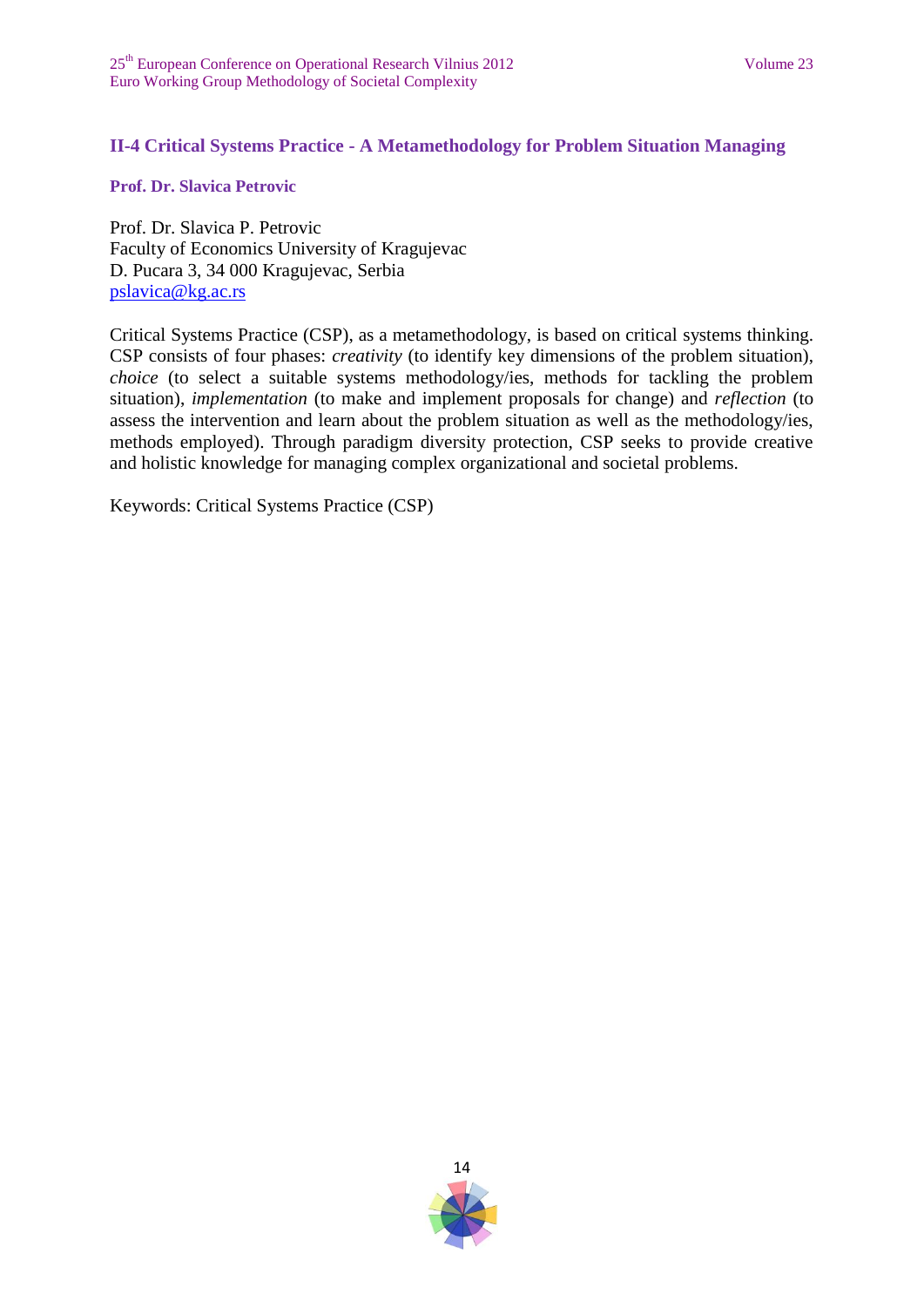## **III SOCIETAL COMPLEXITY AND ECONOMY**

#### **Chair Prof. Dr. Eizo Kinoshita**

**III-1 Large-Scale Organisational Downsizing and Workers' Health during The Global Crisis of Late 2000s: A Survey in Four EU Countries**

**Dr. Elena Andreeva**, **M Harvey Brenner, Mária Kopp, Töres Theorell, Marcel Goldberg, Ellen Imbernon, Thomas Cox**

Dr. Elena Andreeva Research Scientist and Coordinator Berlin University of Technology ACK-185, Ackerstr. 76 13355 Berlin, Germany Tel.: (+49 30) 314 28 864 (Secretariat) Tel.: (+49 30) 314 28 867 (Elena Andreeva [elena.andreeva@tu-berlin.de](mailto:elena.andreeva@tu-berlin.de)

The Restructuring Survey is the first multi-country study with a comprehensive assessment of various downsizing aspects and job conditions from the standpoint of employees in relation to health.

Interviews were conducted between April 2009 and mid-May 2011 with 1456 workers from Hungary, Sweden, France and UK. The results indicate a sizeable prevalence of massive downsizing events and harsh conditions during and after the downsizing. New evidence was obtained on international patterns of health responses to the downsizing conditions and factors which can modify them.

Keywords: Health, Workers, Downsizing

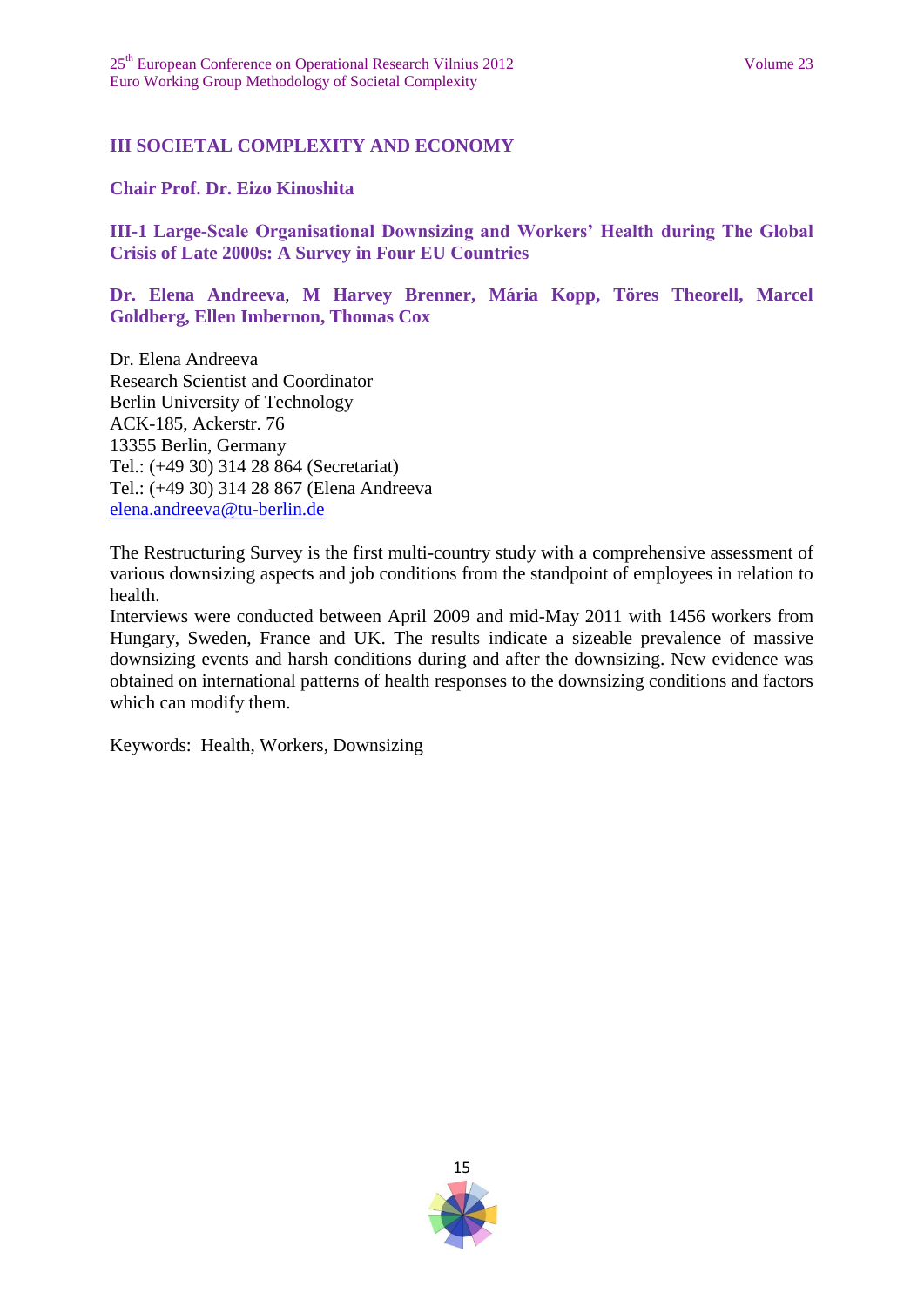# **III-2 Globalization or Isolation?—Ricardo's Model**

#### **Prof. Dr. Eizo Kinoshita**

Prof. Dr. Eizo Kinoshita, Meijo University Faculty of Urban Sience, 4-3-3, Nijigaoka, Kani, Japan [kinoshit@urban.meijo-u.ac.jp](mailto:kinoshit@urban.meijo-u.ac.jp)

Through the attempt to clarify justifiable economic circumstances where a policy of globalization and/or a policy of national isolation is proven valid, the author revealed in this thesis that there are two such economic phases: An economy where the theory of comparative advantage, proposed by David Ricardo, is applicable, and an economy where the theory is not applicable. The author applied his original approach to prove the validity of Ricardo's comparative advantage theory, and found that the theory can be justified only when a macro economy is in the primal problem phase, where a policy of globalization is effective. It is a necessary and sufficient condition for the theory to be valid. In other words, Ricardo's theory of comparative advantage is not applicable when a macro economy is in the dual problem phase, where a policy of national isolation, instead of that of globalization, is valid. The primal problem phase and the dual problem phase of a macro economy, called in this thesis by the author, are a version of an expression quite common in OR (operations research).

Keywords*:* Ricardo's Model, Globalization, Isolation

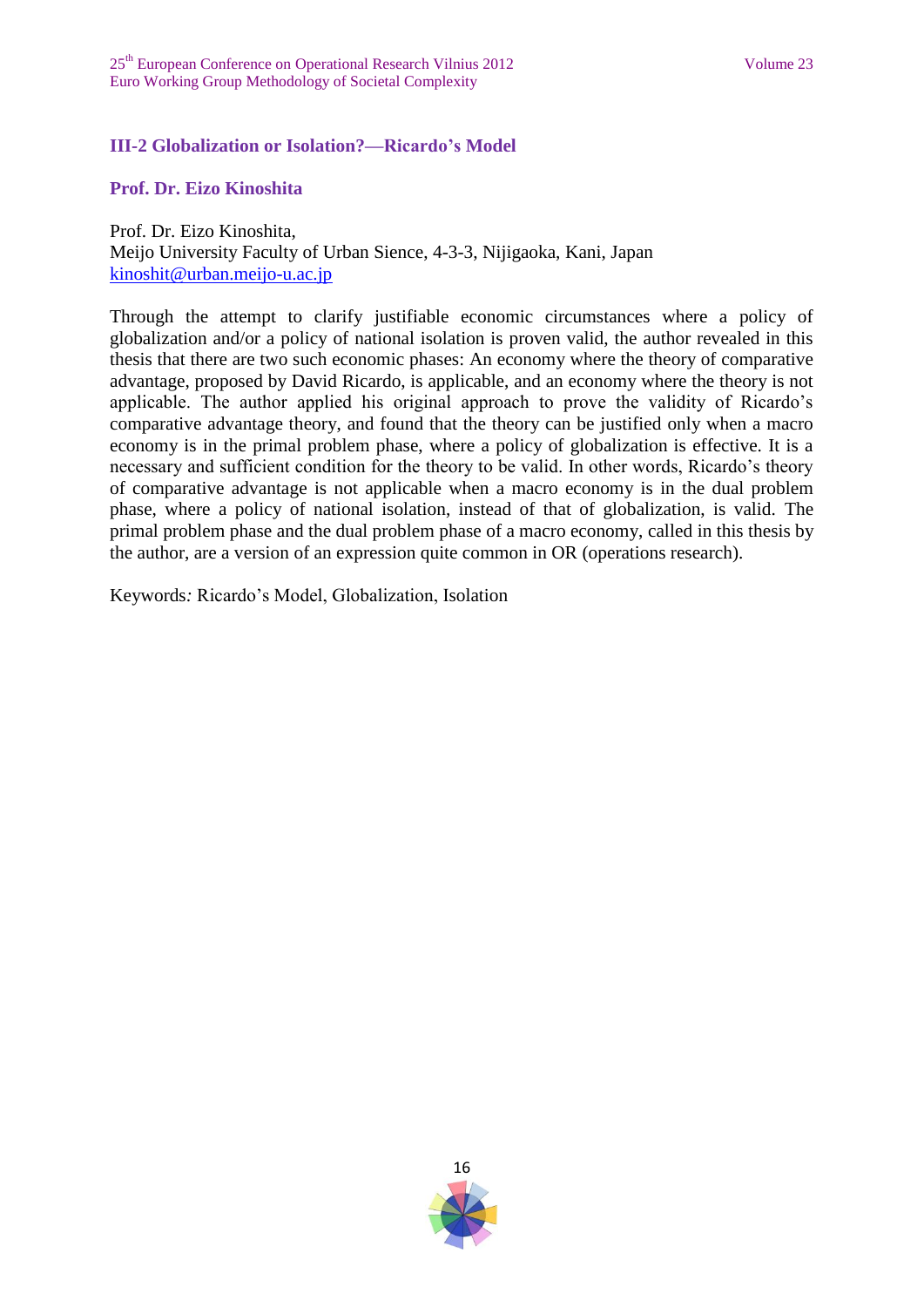# **III-3 Paradoxes of Complexity, Self Deceiving and Knowledge Mapping**

#### **Prof. Dr. Marcos Estellita Lins**, **Prof. Dr. Angela Cristina Moreira da Silva**

Prof. Dr. Marcos Pereira Estellita Lins Production Engineering Program Federal University of Rio de Janeiro, Rua Belisario Tavora 80 ap 506, Laranjeiras, 22245-070, Rio de Janeiro, Brazil [estellita@pep.ufrj.br](mailto:estellita@pep.ufrj.br) / [estellit@pq.cnpq.br](mailto:estellit@pq.cnpq.br)

According to the theory of mind (Malle), understanding of the events puts them in a large network of assumptions and beliefs, generating the pleasure of "consonance" and promising to reinstall the cognitive control, predictability, self-integrity and conceptual coherence. There are some prerequisites for understanding events: the first is the delimitation of the spatialtemporal context, since in the medium/long term death is an overwhelming reality for human rationality. The definition of context cannot be dissociated from the identification of agents and relevant elements. These are necessary to assign attributes of different nature: emotional, sensory, ideational, utilitarian, etc. The establishment of coherence requires not only the construction of this representation of reality, but the deletion of extended perception.

Inside the toolbox of Problem Strucuring Methods there are mapping techniques that help communication among stakeholders and transition amongst different points of view. However, recent literature on consciousness presents some foundations that can enhance the application of methods that facilitate the solution of complex societal problems. This paper proposes such an integrated approach and also shows some demonstrative case studies.

Keywords: Complexity, Self Deceiving, Knowledge Mapping

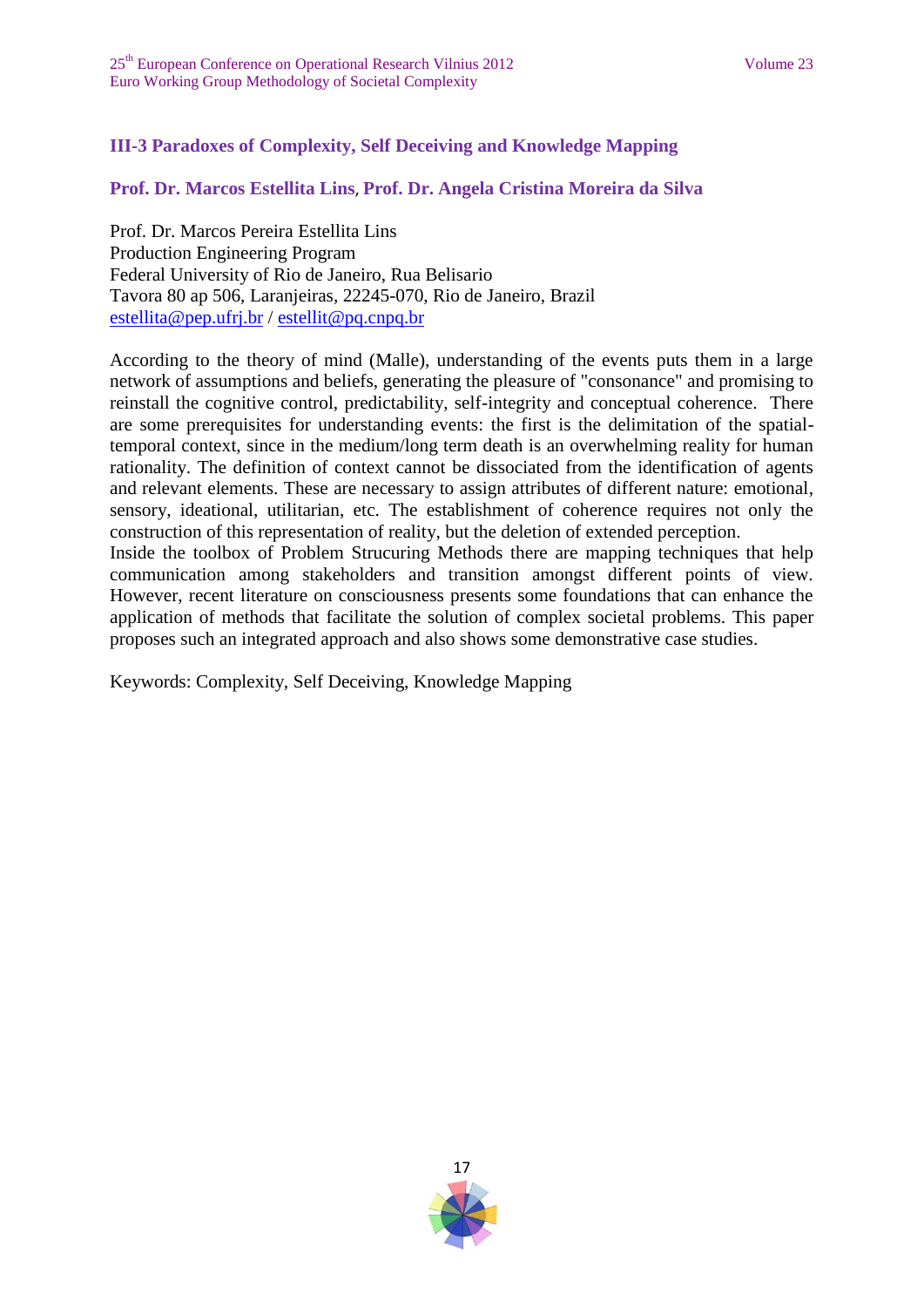# **III-4 A Surprising Equivalence between Consolation of Philosophy and for Societal Complexity**

**Prof. Dr. Nicolae Bulz**

Prof. Dr. Nicolae Bulz Associate Professor – National Defence College, Romania Honorary Researcher – World Economy Institute / NERI/ Romanian Academy Research Associate External - Center for Strategic Economic Studies, Victoria University, Melbourne, Australia [nbulz@yahoo.com](mailto:nbulz@yahoo.com)

There is the possibility to affirm on a very surprising [methodological] equivalence, beyond a historian space-time, between two important attempts toward the forever difficult "problem solving": I: Consolation of Philosophy, by *Roman philosopher and mathematician Boetius*  (ca. 480–524 or 525), and II: Methodology for Societal Complexity, by *professor Dorien J. DeTombe* [*Defining complex interdisciplinary societal problems*. A theoretical study for constructing a co-operative problem analyzing methodology: the methodology COMPRAM. Amsterdam: Thesis publishers Amsterdam (thesis), 1994, 439 pp.]. It is here to point, only, on some occurrence of the concepts problem (4) and solve / solution (3) across the

text of Consolation of Philosophy: Book III. True Happiness and False. "I understand the problem, but I desire to hear how thou wouldst solve it." Book V. Free Will and God's Foreknowledge. Then said I: "But now I am once more perplexed by a problem yet more difficult." If we could know, as He knows, all that is most perplexing in this problem would be made plain. For knowledge depends not on the nature of the thing known, but on the faculty of the knower. Then said she: "This debate about providence is an old one, and is vigorously discussed by Cicero in his 'Divination'; thou also hast long and earnestly pondered the problem, yet no one has had diligence and perseverance enough to find a solution. And the reason of this obscurity is that the movement of human reasoning cannot cope with the simplicity of the Divine foreknowledge; for if a conception of its nature could in any wise be framed, no shadow of uncertainty would remain.

It is obvious that Boetius' texts, here depicted, are comprised into a *theological treaty* (on the realm of the VI century; onto a dramatic context genesis). But any reader could comprehend that the superior cognitive level of the usage of "foreknowledge", co-referring the simplicity of the Divinity and the happiness of the humans, is a subtle methodological acquisition of a VI century meditation - but not only - it is an *in ovo* attempt to a multi-level representation of the real and reality. It is a similar, at least, contemporary attempt toward the *interdisciplinary* representation and solving of the *societal problems* within our complexity. A detailed inquiry within the entire content of Boetius' texts would possible depict significant equivalence between his and our attempts toward the "problem solving", then enhancing us to an extended

attempt, awareness, insight and praxis.

Keywords: Boetius, Philosophy, Societal Complexity, Problem Solving

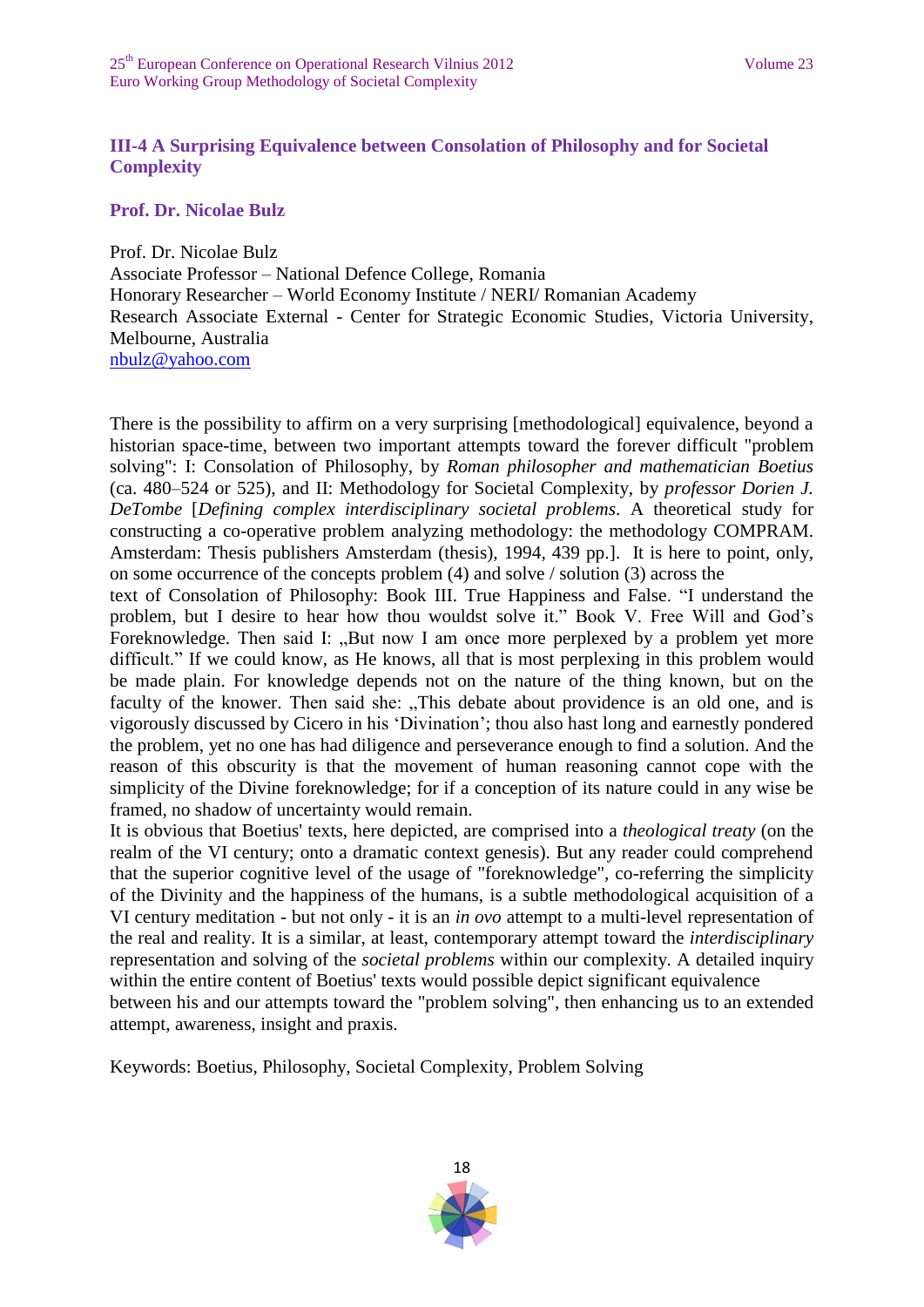# **IV-1 Lima's Water Futures: Combining Qualitative Systems Analysis CIB with Simulation Models**

## **Prof. Dr. Hannah Kosow, Dr. Wolfgang Weimer-Jehle, Dr. Manfred Schuetze, Mrs. Aimara Bauer**

Prof. Dr. Hannah Kosow ZIRN - Interdisciplinary Research Unit on Risk Governance and Sustainable Technology Development, University of Stuttgart Seidenstraße 36, 70174 Stuttgart, Germany [hannah.kosow@sowi.uni-stuttgart.de](mailto:hannah.kosow@sowi.uni-stuttgart.de)

The water future of Lima, Peru, is influenced by uncertain and complex developments of climate, socio-economic conditions, political and infrastructural settings. With a group of local stakeholders, we build qualitative, internally consistent scenarios via CIB (cross-impact balance analysis; Weimer-Jehle 2006). The scenarios are quantified and used as sets of input parameters for a water system simulator. First results show that compared to the story and simulation approach (Alcamo 2001), the use of CIB enhances the consistency and the traceability of the combined scenario approach.

Keywords: Complex Societal Problems, Strategic Planning and Management, Sustainable Development

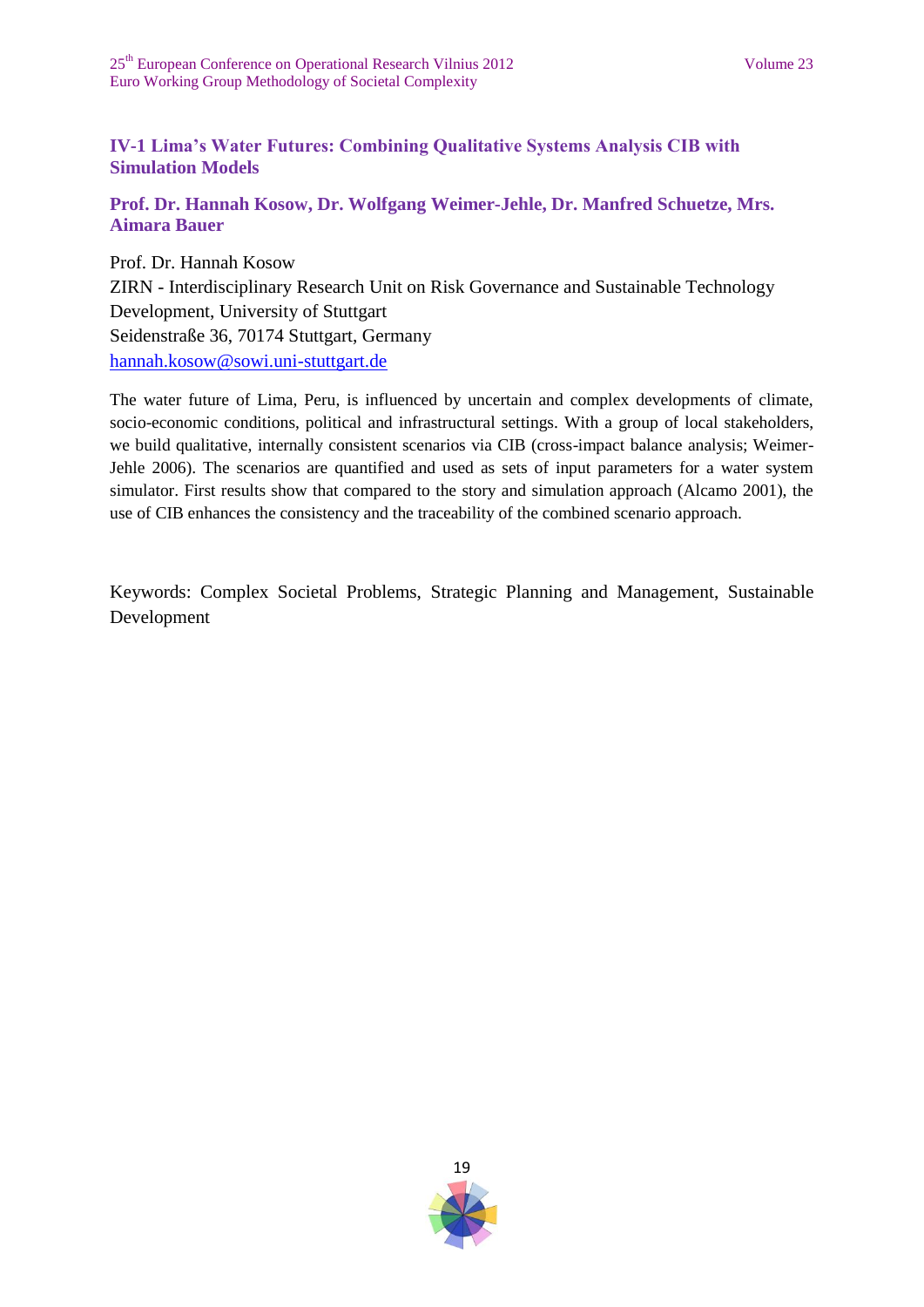# **IV-2 An Analysis of the System of Bribery by Using Bayesian Nets**

#### **Ass. Prof. Dr. Ahmet Ekici, Ass. Prof. Dr. Sule Onsel**

Ass.Prof.Dr. Ahmet Ekici Faculty of Business Administration, Department of Management, Bilkent University 06800 Ankara **Turkey** [ekici@bilkent.edu.tr](mailto:ekici@bilkent.edu.tr)

Ass.Prof.Dr. Sule Onsel Industrial Engineering Department, Dogus University Engineering Faculty Acibadem, Kadikoy 34722 Istanbul, Turkey [sonsel@dogus.edu.tr](mailto:sonsel@dogus.edu.tr)

Corruption has been identified as one of the most important barriers to worldwide economic development and growth. Bribery is the focus of this paper. Based on the Global Competitiveness Index and by Bayesian networks, our objectives is to identify factors related to bribery activities in a country, to identify a structural model that delineate the relationships between bribery activities and other factors, and to specify the factors that have the greatest impact on the bribery activities. Theoretical, managerial and public policy implications of the findings are discussed.

Keywords: Ethics, Graphs and Networks

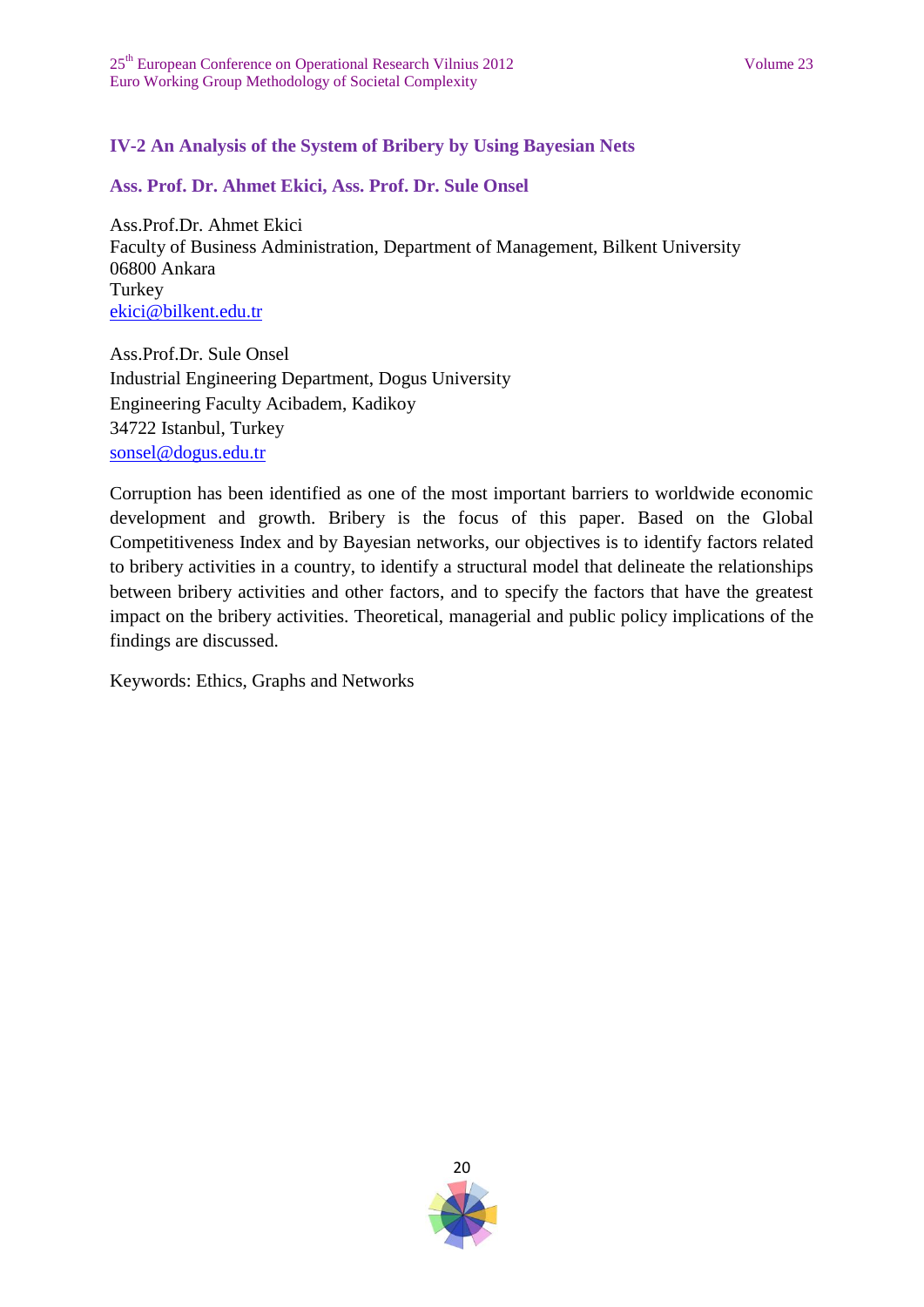# **IV-3 By Revitalization of Ancient Abandoned Cemetries to Societal and Economic Strengthening of Small Sites**

#### **Prof. Dr. Eva Kralova**

Prof. Dr. Eva Kralova Institute of History and Theory of Architecture and Monument Restoration Slovak university of technology, Faculty of architecture Namestie slobody 19 81245 Bratislava, Slovakia [kralova@fa.stuba.sk](mailto:kralova@fa.stuba.sk)

For societal and economic development of small sites, it is important to utilize local potential. Cultural traditions, local monuments and memory places are parts of the potential source for revitalization. Abandoned cemeteries represent a special group of such socially accepted and venerated places; without an active local societal life it becomes a complex societal problem. We present the case study of an old cemetery in Banska Stiavnica, Slovakia (UNESCO World Heritage). We introduce the approach and processes of revitalization using operational research.

Keywords: Complex Societal Problems, Development, Facilities Planning and Design

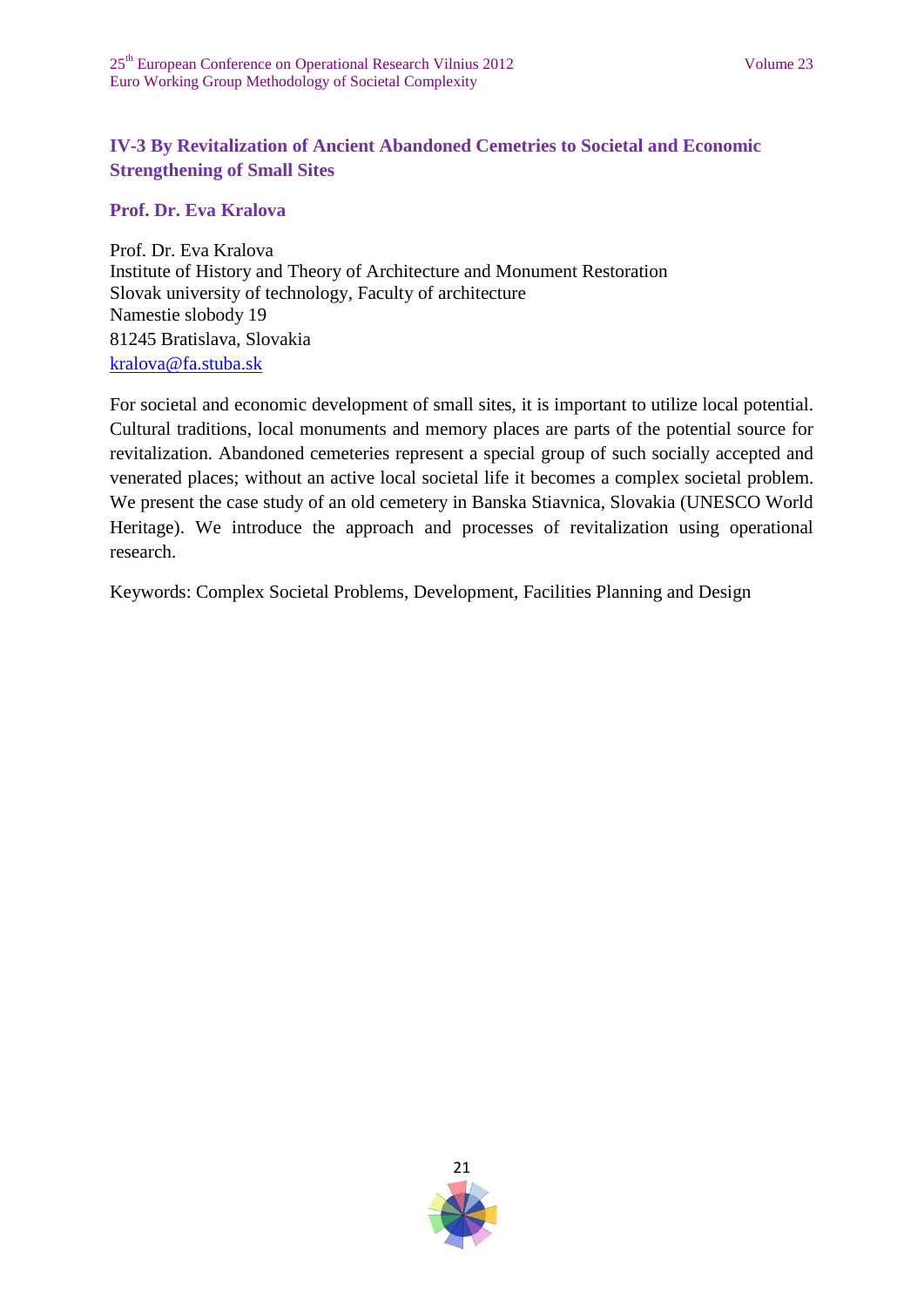

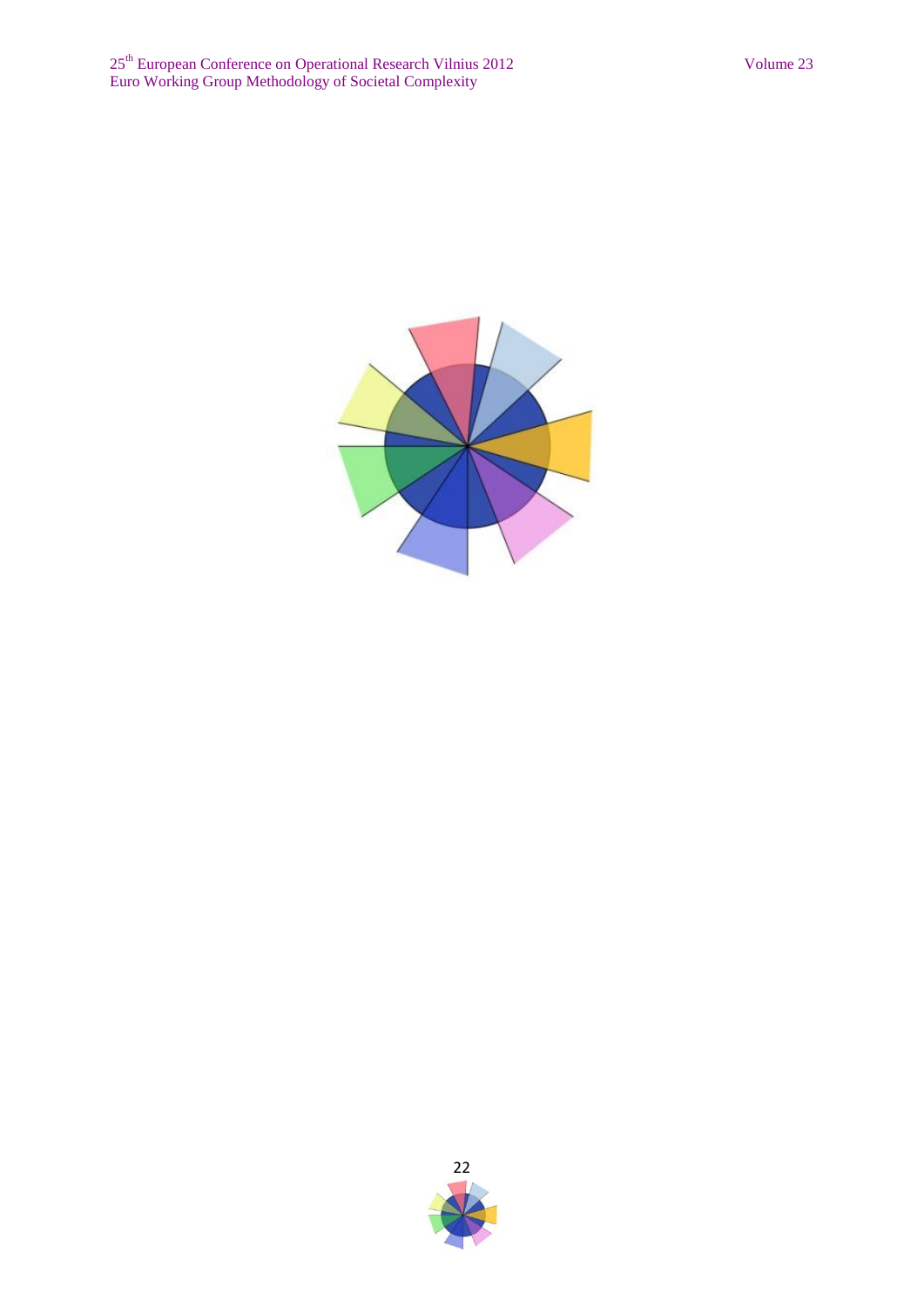